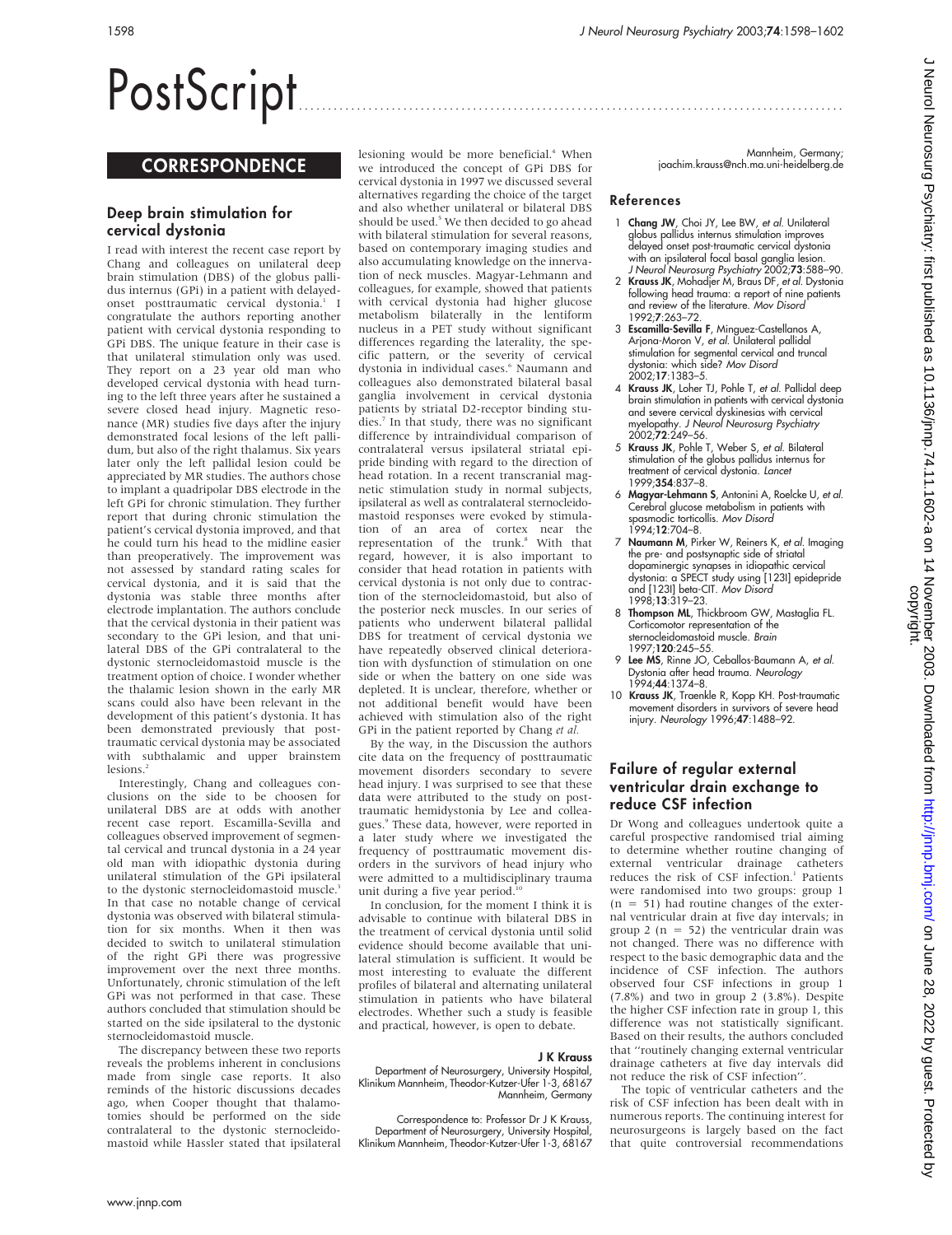In general, our experience with CSF infections is similar to that of Wong. We investigated which factors increase the incidence of CSF infections in a prospective study including 133 patients who underwent 152 surgical procedures for external CSF drainage.2 Assessed variables included basic demographic data, with special reference to the duration of surgery, diameter of the catheter used (5 F  $v$  10 F), distance of the subcutaneous tunnel between the burr hole and the cutaneous exit point, additional surgical procedures, and duration of CSF drainage.

In our study group we had a CSF infection rate of 4.5% per patient and 3.9% per surgical procedure. Whereas most of the variables assessed showed no statistically significant correlation with the incidence of CSF infection, interestingly we observed a close correlation between the length of the subcutaneous tunnel and the incidence of infection. In 83% of the patients with CSF infections the catheter was tunnelled subcutaneously for less than 5 cm, whereas in only 17% was the catheter tunnelled for more than 5 cm. This observation was associated with the fact that there was a higher incidence of CSF leakage through the cutaneous exit point with shorter tunnels despite correct operative management.

Taking into consideration that in the study by Wong et al, ''all the bacteria are common in the skin flora of patients in the intensive care unit'' and ''all infections occurred after day 10'' (mean 13 days), these findings strongly support our observation of increased CSF infections caused by secondary contamination rather than as by contamination during the catheter placement procedure.

In agreement with Dr Wong, we do not recommend routine replacement of the ventricular catheter, but based on our data we strongly recommend a sufficient length of subcutaneous tunnelling (5 cm or more) to reduce the risk of CSF infection, because despite efficient antibiotic treatment a CSF infection is still a serious complication and must be avoided.

I E Sandalcioglu, D Stolke Department of Neurosurgery, University of Essen, Hufelandstr 55, 45122 Essen, Germany

> Correspondence to: Dr I Erol Sandalcioglu; sandalcioglu@uni-esssen.de

## References

- 1 Wong GKC, Poon WS, Wai S, et al. Failure of regular external ventricular drain exchange to reduce cerebrospinal fluid infection: result of a randomised controlled trial. J Neurol Neurosurg Psychiatry 2002;73:759-61.
- 2 Hellwig AG. Komplikationen externer Ventrikeldrainagen [Complications of external ventricular drainage]. Essen: University of Essen, 1998. [Doctoral thesis.]

## Authors' reply

We were pleased to see the above letter about the importance of tunnelling. Subgaleal or subcutaneous tunnelling of ventricular drains has been accepted since the late 1970s as a way of reducing ventriculostomy related CSF infections. In accordance with this concept, our protocol is to use a tunnel of 4 cm or more as necessary. It is gratifying to see recent confirmation of this in the correspondents' own series. Our own low CSF infection rate in the ''no change'' group (3.8%) in such a high risk group of patients further supports this concept.

There is still much debate on what constitutes the most favourable tunnel length. Some would advocate a short tunnel of 4.5 cm, whereas others prefer the tunnel to reach the lower chest or upper abdomen.<sup>1</sup> All of these documented series, including our own, had a low CSF infection rate of 3–4%, giving a long average duration of catheter placement of 11 to 18 days. In Khanna's series<sup>1</sup> the change to a long tunnel appeared to contain the infection rate, giving an average of 18.3 days for an indwelling catheter. In cases where a long duration of catheter placement is likely, conversion to a long tunnel may be advisable, both to reduce the infection rate and for convenience in mobilisation.

The concept used in our paper of relating the number of ventricular catheter insertions to the CSF infection rate concurs with earlier series<sup>2</sup> as well as that of the correspondent. It is important to investigate the possible pathogenesis and to consider viable means of achieving improved results. Results from our own data indicate that the source of infection is bacteria found in the patients' own skin flora. Regular changing of the catheter (which in theory should reduce the opportunity for colonisation leading to infection) has not only failed to reduce infection but may even have increased it. Tunnelling may be helpful in preventing colonisation from progressing to infection. Most infections appear to be caused by resistant skin flora introduced at the time of the procedure, despite the use of standard aseptic technique and prophylactic antibiotic cover. Regular audits to ascertain the MRSA status of both the intensive care unit and operating environment are therefore of great importance.

#### W S Poon, G K C Wong

Division of Neurosurgery, Prince of Wales Hospital, The Chinese University of Hong Kong, Shatin, Hong Kong; wpoon@surgery.cuhk.edu.hk

## References

- 1 Khanna PK, Rosenblum ML, Roch JP, et al. Prolonged external ventricular drainage with percutaneous long-tunnel ventriculostomy. J Neurosurg 1995;83:791–4.
- 2 Rebuck JA, Murray KR, Rhoney DH, et al. Infection related to intracranial pressure monitoring in adults: analysis of risk factors and antibiotic prophylaxis. J Neurol Neurosurg Psychiatry 2000;69:381–4.

## Non-convulsive status epilepticus

In a recent article, Husain et al argue that severely impaired mental state, ocular movement abnormalities, and the patient's history could suggest a diagnosis of non-convulsive status epilepticus (NCSE), and then be a selection criterion for patients with impaired consciousness to undergo an urgent EEG recording.<sup>1</sup> However, our experience with 50 adult patients (12 men and 38 women, mean age 65.9 years) meeting the criteria for the diagnosis of NCSE<sup>2</sup> suggests that there are no peculiar clinical features characteristic of this condition. Twenty eight patients had absence status, 16 had complex partial status, and six had aphasic status; 11 had tonic-clonic seizures just before the onset of status, and eight had a history of chronic epilepsy. The

main clinical presentation of NCSE was aphasia (six patients), mutacism (two patients), psychiatric disturbances (four patients), delirium (34 patients), and stupor or coma (four patients). We feel therefore that all acute alterations of mental state or changes in behaviour from baseline for which no alternative explanation is available may raise a suspicion of NCSE and call for urgent EEG. In patients with known epilepsy presenting with prolonged confusion after convulsions, an urgent EEG is warranted to distinguish between postictal encephalopathy and generalised NCSE.

Kaplan<sup>3</sup> reported that the diagnosis of NCSE was initially missed in the emergency room when the behavioural or cognitive changes from baseline were ascribed to other causes, including intoxication, postictal encephalopathy, pre-existing psychiatric conditions, or mental retardation. In our study, the delay in diagnosis of NCSE ranged from three hours to 28 days, with a mean of three days. In two patients the diagnosis was delayed despite an emergency EEG, because of the lack of clear epileptiform features in the EEG abnormalities. A suspicion of NCSE is the most important clinical indication for performing an emergency EEG.4 Because of the different EEG patterns and the pleomorphic clinical features, a diagnosis of NCSE is only possible with an expert integration of EEG findings and clinical data, as emphasised by Niedermeyer and Ribeiro.

#### D Audenino, L Cocito, A Primavera Department of Neurosciences, University of Genova,

via De Toni 5, Genova 16132, Italy

Correspondence to: Dr Daniela Audenino; daudenino@inwind.it

#### References

- 1 Husain AM, Horn GJ, Jacobson MP, Nonconvulsive status epilepticus: usefulness of clinical features in selecting patients for urgent EEG. J Neurol Neurosurg Pychiatry 2003;74:189-91.
- 2 Kaplan PW. Nonconvulsive status epilepticus in the emergency room. *Epilepsia* 1996;**37**:643–50.
- 3 Kaplan PW. Assessing the outcomes in patients with nonconvulsive status epilepticus: NCSE is underdiagnosed, potentially overtreated, and confounded by comorbidity. J Clin Neurophysiol  $1999 \cdot 16.341 - 52$
- 4 Quigg M, Shneker B, Domer P. Current practice in administration and clinical criteria of emergent EEG. J Clin Neurophysiol 2001;18:162–5.
- 5 Niedermeyer E, Ribeiro M. Considerations of nonconvulsive status epilepticus. Clin Electroencephalogr 2000;31:192–5.

# Author's reply

The interest and comments of Audenino et al are greatly appreciated. In our paper, 48 patients who were suspected of being in NCSE were evaluated prospectively by neurology residents; the diagnosis of NCSE was later confirmed or ruled out on the basis of the patient's EEG. Remote risk factors for seizures (such as previous stroke, neurosurgery, significant head trauma), impaired mental status, and ocular movement abnormalities (sustained eye deviation, nystagmus, hippus) were found significantly more often in the NCSE group. The combined sensitivity of remote risk factors for seizures and ocular movement abnormalities was 100%; there was no patient in the NCSE group who did not have either of these findings.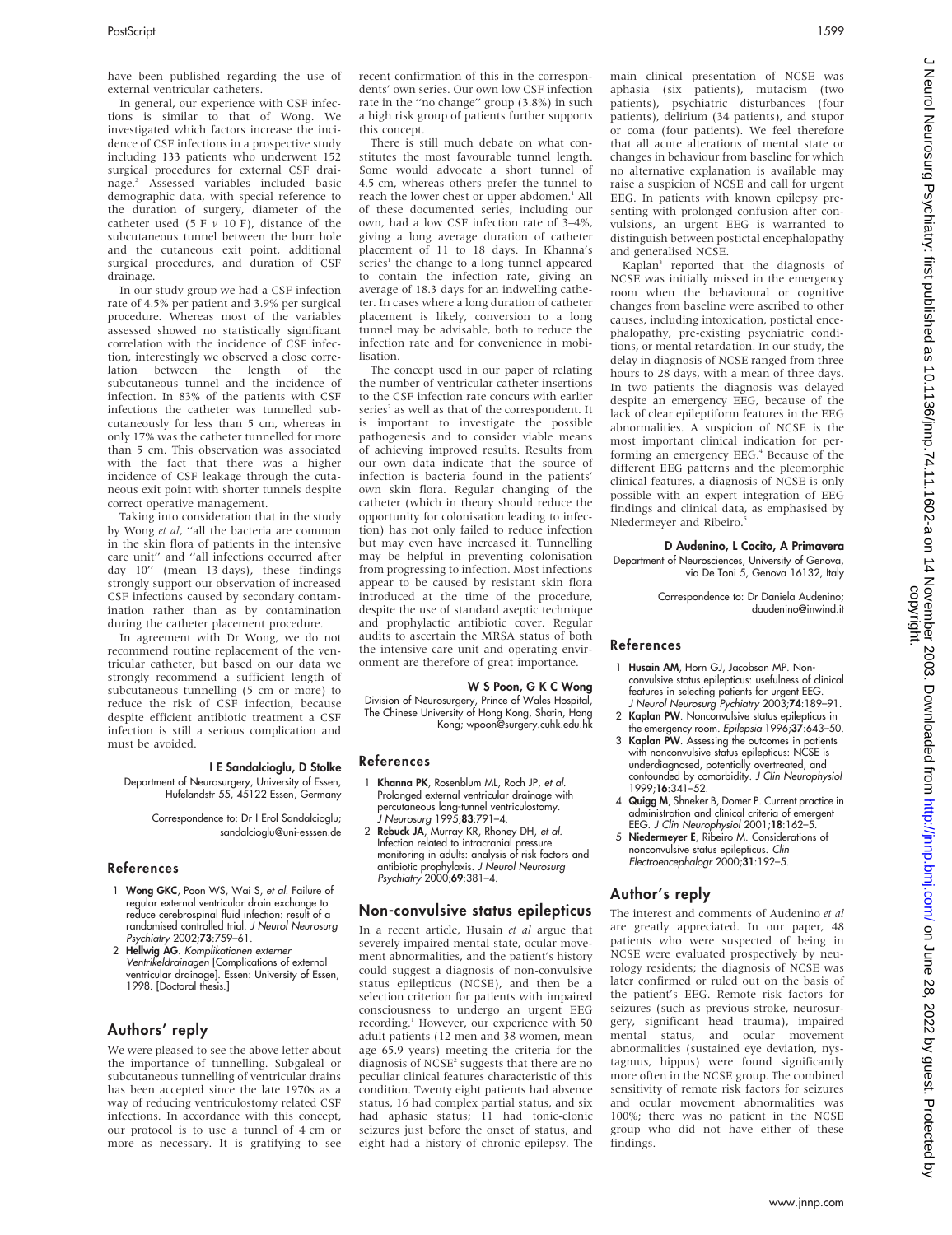Audenino et al present their series of 50 patients, all of whom met their criteria for NCSE. In their series, like ours, women outnumbered men. They note that there are ''no peculiar clinical features of NCSE.'' They also suggest that all alterations of behaviour for which there is no alternative explanation should be evaluated with an urgent EEG.

I agree that for all patients with an altered sensorium, NCSE should be considered as a possible diagnosis. Furthermore, there is general agreement that an EEG is required for the diagnosis of NCSE. In our study it was also noted that the presence of a metabolic or other type of encephalopathy did not necessarily imply exclusion of NCSE. Thus should urgent EEG be requested for all patients with altered mental status, regardless of comorbidities? No; this is impractical not only after working hours, but also during working hours in most hospitals. Therefore, we attempted to triage patients who should be getting an urgent EEG. This can be accomplished on the basis of the high sensitivity of the above findings. This high sensitivity should not be mistaken for high specificity; in fact the specificity was low. A valid criticism would be the low specificity, but our objective was not to find an alternative to EEG for the diagnosis of NCSE, but rather to triage those in need of one.

Another important difference between Audenino's series and our own is that ours was obtained prospectively. A prospectively obtained neurological history and examination is likely to be more detailed than information obtained retrospectively from a review of the clinical records. A history of remote risk factors for seizures and the presence of ocular abnormalities can be missed during an urgent neurological evaluation unless specifically sought.

I would like to emphasise again that the objective of this study was not to find alternatives to EEG in the diagnosis of NCSE, but rather to help select those who should have an urgent EEG. Performing an urgent EEG on every patient with alterations in mental status is not practical or possible in most institutions.

#### A M Husain

Box 3678, 202 Bell Building, Duke University Medical Center, Durham NC 27707, USA; aatif.husain@duke.edu

# Hemicraniectomy for large middle cerebral artery territory infarction: do these patients really benefit from this procedure?

Pranesh et al presented a series of 19 patients undergoing decompressive hemicraniectomy for large middle cerebral artery infarction with clinical and radiological signs of transtentorial herniation.<sup>1</sup> Among these, 10 patients (53%) suffered from a dominant hemisphere stroke. Neurological state was assessed according to the National Institutes of Health Stroke scale (NIHSS) initially and one week after surgery, and functional outcome at three months' follow up using the Barthel index (BI) and Rankin scale (RS). The mean NIHSS score improved from 20.5 before surgery to 10.5 postoperatively. At last follow up mean BI was significantly better in younger patients (60.7) than in older patients (41.3). The authors conclude that hemicraniectomy may be a useful procedure on patients with large middle cerebral artery infarction.

Recently we undertook a prospective nonrandomised study in 26 patients with decompressive hemicraniectomy for right sided middle cerebral artery infarction, analysing functional outcome (NIHSS, BI, RS) at one year of follow up.<sup>2</sup> In contrast to all previous reports, neuropsychological testing was also done, focusing on right hemisphere function (evaluation of visuospatial and visuoconstructive abilities, attention, spatial span, and self rated mood). In 18 surviving patients at the one year follow up the functional outcome was good or fair in nine (BI  $>$  75, RS 2–3), moderate in six (BI 30–70, RS 4), and poor in three (BI 0–25, RS 5). Thus only nine of 26 patients (35%) were functionally independent and needed no or only minimal assistance for daily life activities. As was shown previously,<sup>3</sup> age was identified as a significant and independent predictive factor on outcome, with better functional results in younger patients. Neuropsychological testing was possible in 14 patients, while four were too disabled to be evaluated. All patients showed profound attention deficits, and visuospatial and visuoconstructive deficits was observed in those with less formal education. These disturbances led to a substantial handicap for professional activities.

On the basis of our functional and particularly neuropsychological results in patients with isolated non-dominant middle cerebral artery infarction, we would strongly discourage hemicraniectomy in patients with left sided, dominant hemisphere or multiterritory infarction, as there is a significantly higher risk of dependency, hopelessness, and more severe neuropsychological deficits in such cases. In our opinion decompressive hemicraniectomy should be restricted to younger patients with non-dominant hemisphere infarction. The goal of the procedure is to operate on these patients in an early stage of the disease, before additional infarction had occurred as a result of local mass effect and herniation. Up to now, we have operated on 39 patients with middle cerebral artery infarction in our institution, but our experiences do not encourage to us to act with great enthusiasm.

Pranesh et al stated correctly that this surgical procedure can be undertaken safely, however, the main difficulty is in deciding to not operate on such patients, despite the simplicity of the surgical procedure.

I E Sandalcioglu, B Schoch, F Rauhut Universitatsklinikum Essen, Neurochirurgische Klinik, Hufelandstr 55, 45122 Essen, Germany

> Correspondence to: Dr I E Sandalcioglu; sandalcioglu@uni-essen.de

## References

- 1 Pranesh MB, Dinesh Noyak S, Mathew V, et al. Hemicraniectomy for large middle cerebral artery territory infarction: outcome in 19 patients. J Neurol Neurosurg Psychiatry 2003;74:800–2.
- 2 Leonhardt G, Wilhelm H, Doerfler A, et al. Clinical outcome and neuropsychological deficits after right decompressive hemicraniectomy in MCA infarction. J Neurol 2002;249:1433–40.
- 3 Holtkamp M, Buchheim K, Unterberg A, et al. Hemicraniectomy in elderly patients with space occupying media infarction: improved survival but poor functional outcome. J Neurol Neurosurg Psychiatry 2001;70:226–8.

#### Authors' reply

The points raised by Sandalcioglu et al are well taken. It was considered justified to undertake decompression even on the dominant side because, if such patients were left with a severe disability, the excellent family support system in India would be available. We do agree that the quality of life is poor after such a decompression. However, the recovery of speech function in our patients has been remarkable, apart from saving their lives which was the patients' relatives' wish.

#### M B Pranesh, B Prakash

11, 5th street, Tatabad, Coimbatore-641 012, India; prakashneuro@yahoo.co.in

# BOOK REVIEWS

## Psychiatric genetics and genomics

Edited by Peter McGuffin Michael J Owen, and Irving J Gottesman. Published by Oxford University Press, Oxford, 2002, pp 472, £65.00. ISBN 0-19-263148-9

At all turns we can less and less speak of medicine without qualifying it with the term molecular. Our genetic underpinnings and their consequences have assumed their rightful place as extremely important factors in the pathophysiology of most disease—in fact it sometimes seems nearly all disease. In (arguably) the current bible of molecular medicine,<sup>1</sup> Barton Childs argues, to my mind convincingly, that the future general textbook of medicine will move even further away from the traditions of Osler and firmly towards Garrod. Disease becomes incongruence between variable homeostatic mechanisms and the internal and external environments. At the centre is biochemical individuality and its molecular counterpart mutation. Proteins (and the genes that drive their production) are ubiquitous parts of our homeostatic mechanisms at all levels, the molecular and subsequent biochemical variation determines how we interact with environmental experiences, including social, and how these feedback on the system.

That psychiatric illness is not exempt from such genetic considerations has been clear for some time. What this new volume edited by Peter McGuffin and his colleagues shows, however, is how widely permeating this has become. There are chapters here that range from personality and cognition (an excellent one from Plomin, Happe, and Caspi) through to personality disorders, anxiety, and eating disorders, through to the more mainline genetics of schizophrenia and affective psychoses. In general they are well written and surprisingly up to date. As a source book of references alone this is worth having and those to very recent publications including 2002 are numerous. The traditional tripos of family, twin, and adoption studies is covered for most disorders before moving into linkage, association, and, where relevant, other molecular analyses such as cytogenetics. The chapter on dementia naturally moves further into the field of molecular pathology and biology, and covers the transmissible encephalopathies and CJD. Contentious areas are not omitted and the chapter on ethical issues is thoughtful and avoids the tokenism (or complete omission) that was the hallmark of some previous works.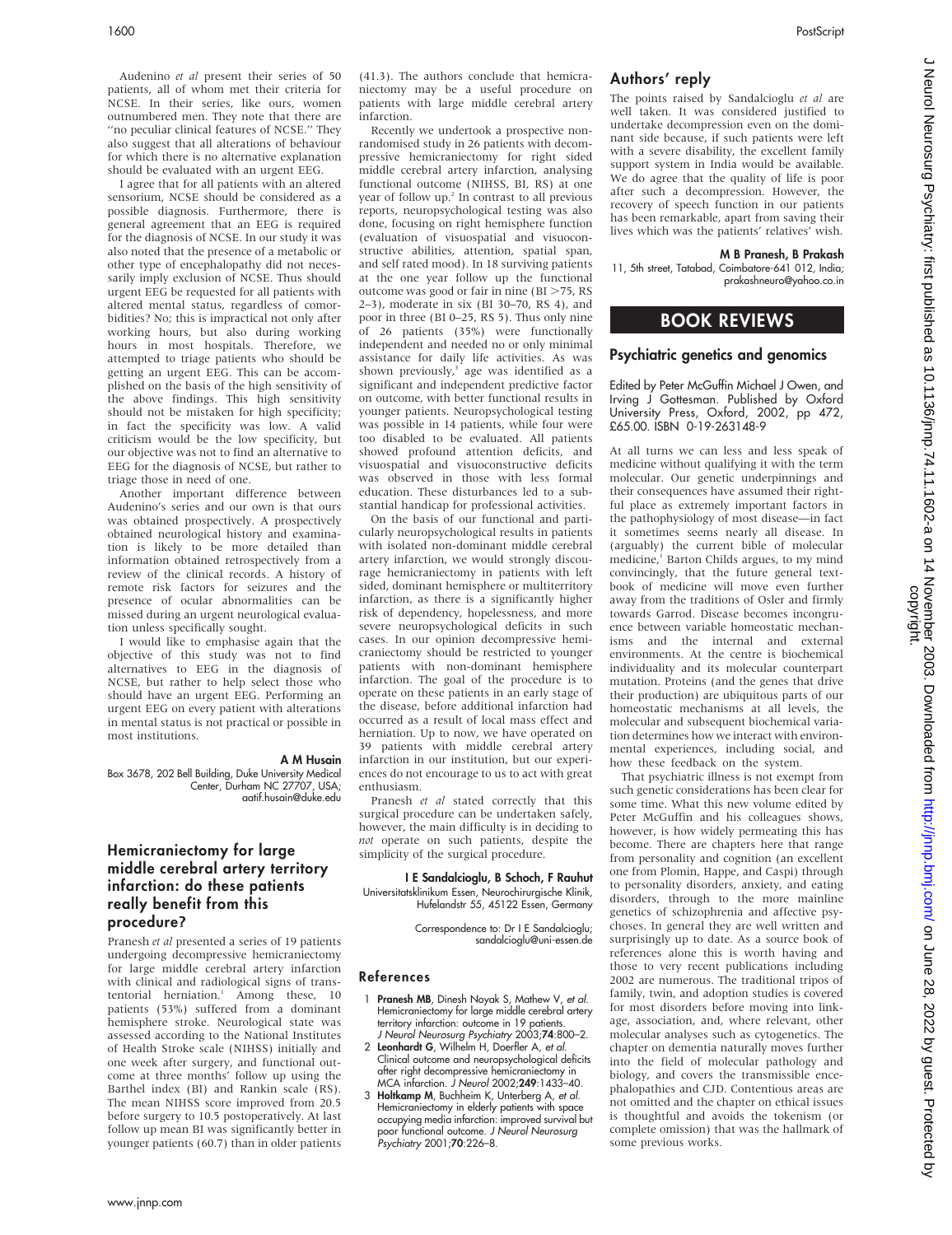Are there any drawbacks? There are always some to be found and as usual these may simply reflect bias on the part of the reviewer. The chapter on mental retardation is exceptionally short given its huge clinical importance (mental retardation and epilepsy together are the most common of all neurological conditions) and the recent explosion of interest in the genetic (and epigenetic) phenomena involved. However, this is a relatively small quibble; it is a well produced and worthwhile volume. On the reviewer's copy the edges of many chapters are already very well thumbed and grubby, which is as good a recommendation as any.

W J Muir

1 **Childs B**. A logic of disease. In: Scriver CR, Childs B, Kinzler KW, eds. The metabolic and molecular bases of inherited disease. Vol. I. New York: McGraw-Hill, 2001:129–153.

## Psychiatric and cognitive disorders in Parkinson's disease

Edited by Sergio E Starkstein and Marcelo Merello. Published by Cambridge University Press, Cambridge, 2002, pp 160, £47.50. ISBN 0-521-66305-9

This comprehensive account of the common (but frequently overlooked and under treated) emotional and cognitive aspects of Parkinson's disease is thoughtfully organised and well written. The two authors have presented their material in a consistent manner, free from the difficulties (for example, redundancy) often associated with multiauthored texts. Tables and illustrative clinical vignettes are helpful. References are up to date and thorough. In general, the book is well edited (although the two figures demonstrating the cortico-subcortical connections need revision). The text itself is less than 200 pages and is relatively easy to read in its entirety, but each chapter can stand alone.

The first few pages briefly highlight the content of and rationale for each of the chapters. The next 50 pages provide a useful background for the non-movement disorder specialist. Chapter two reviews motor features and their treatment. Interestingly, the discussion on surgical approaches is as long as the discussion of pharmacotherapy. This probably reflects the fact that deep brain stimulation is becoming more widely available. The third chapter provides a concise but thorough and clearly presented overview of the differential diagnosis of Parkinson's disease, with a very relevant discussion of dementia with Lewy bodies. The discussion of Alzheimer's disease might have been enhanced by a note that these patients can sometimes have "pseudoparkinsonism", characterised by paratonia and gait apraxia (rather than true rigidity and a parkinsonian gait). Chapter four (the one chapter devoted solely to cognition) effectively conveys the notion that dementia in Parkinson's disease may be not be a homogeneous phenomenon. The authors make the interesting point that bradyphrenia may be accounted for solely by depression and/or incipient cognitive decline. Chapter five (Depression in Parkinson's disease) highlights how common depression is in this illness and provides evidence that untreated depression may result in cognitive decline, making a strong case for early recognition and treatment of depression. Chapter six includes a discussion of anxiety, apathy, and the debatable concept of a distinct premorbid personality type. Chapter seven mainly focuses on dopaminergic drug induced psychosis. Chapter eight deals with the treatment of depression and psychosis. The appendix consists of several Parkinson's disease specific scales but does not include other scales commonly used to evaluate depression and anxiety in Parkinson's disease.

Because controlled release tends to have lower bioavailability, many neurologists would reduce the total dose of levodopa when switching to immediate release preparations. The figure demonstrating the treatment of psychosis in Parkinson's disease suggests that one should check blood and urine for infection or metabolic problems, then check a CT scan before proceeding. Except in unusual circumstances, most Parkinson's disease specialists would not embark on such an extensive diagnostic investigation. The suggestion that severe psychosis warrants mandatory admission and that one should consider stopping all anti-Parkinson's disease medication does not reflect typical practice and could, in fact, be dangerous because of the risk of an NMS like syndrome. One would not necessarily want to use this book as a reference for specific treatment guidelines and/or dosing of medications. Dosages are not always discussed (for example, for quetiapine) and a few statements are subject to disagreement. In their discussion about unpredictable levodopa responses, the authors appropriately suggest switching from controlled release levodopa to more frequent doses of an immediate release formulation but state that one should keep the same total daily levodopa dosage.

In summary, this well written book will enable readers to have an up to date and well rounded knowledge base regarding the cognitive and psychiatric aspects of Parkinson's disease and would be quite helpful to all clinicians (including neurologists and nonneurologists) who deal with Parkinson's disease patients.

#### I Hegeman Richard

## Surgical treatment of Parkinson's disease and other movement disorders

Edited by Daniel Tarsy, Jerrold L Vitek, and Andres M Lozano. Published by The Humana Press, Totowa, 2002, pp 353, US\$165.00. ISBN 0-86903-921-8353

The editors have assembled a panel of leading experts to produce this book, which is well referenced and its black and white figures nicely produced. The book is predominantly concerned with the role of stereotactic surgery for movement disorders and this subject is examined in depth. The book is divided into four parts. The first section recounts, in three chapters, the rationale for surgical therapy. The circuitry and physiology of the basal ganglia are reviewed along with the historical development of surgery for Parkinson's disease.

The second and main part of the book describes the surgical management of Parkinson's disease and tremor patients, including patient selection and assessment, target selection and localisation, operative

techniques, neuropsychological evaluation, and in situ programming of deep brain stimulators. This section also contains separate chapters on thalamotomy, pallidotomy, subthalamic nucleotomy, and deep brain stimulation of the thalamus, globus pallidus, and subthalamic nuclei. Within these chapters there is a rich diversity of opinion, which is one of the great strengths of this book and reflects this rapidly expanding field.

The third section reviews the surgical treatment of focal and generalised dystonia. This is presently a very exciting field and the relevant chapters detail experience with thalamotomy, pallidotomy, and pallidal stimulation as well as the roles of intrathecal baclofen pumps and peripheral denervation procedures for managing dystonic patients.

The final part of the book, labelled Miscellaneous, describes the use of PET for examining the changes in activity in the cerebral circuitry of movement disorder patients undergoing surgery. Finally, there is an account of the role of fetal transplantation and future surgical therapies for the treatment of Parkinson's disease.

This book provides the reader with considerable penetration into the rapidly expanding field of movement disorder surgery. I found it fascinating and informative. It has a place in the hospital or university neuroscience library and I particularly recommend it to neurologists, neuropsychologists, neurosurgeons, and research fellows who wish to have an overview and/or develop their interest in stereotactic surgery for movement disorders.

P Bain

# Concise guide to neuropsychiatry and behavioural neurology, 2nd edition

Edited by Jeffrey L Cummings and Michael R Trimble. Published by American Psychiatric Publishing Inc, Washington DC, 2002, pp 246, US\$29.95. ISBN 1-58562-078-5

Cognitive neurology is on the up. In Britain, at least, the numbers of trainee neurologists who aim to make this their focus of interest is—at last—increasing. And this is not only because of the attraction of the bright, kaleidoscopic lights of functional imaging! No, some neurologists in the making appreciate that perhaps there is a great deal still to be said for the careful assessment of patients with both focal and diffuse brain lesions. Not only does this offer an important insight into normal brain function, but it is critical for the development of therapies for cognitive impairments. So, is this handbook a helpful contribution to the renewed interest in cognitive function?

It certainly does have several features to recommend it. It is compact, to the point, and gives references to important papers in the literature. It covers a vast amount of neurology and neuropsychiatry in a breathtaking short format. However, although brevity is often to be admired, there is a danger that some of the points being made are going to be appreciated only by those who already know what you are talking about. This surely should not be the aim of a handbook that is aimed at trainees. Moreover, attempts to make things concise can sometimes lead to important omissions. In this text, for example, there is a small section on simultanag